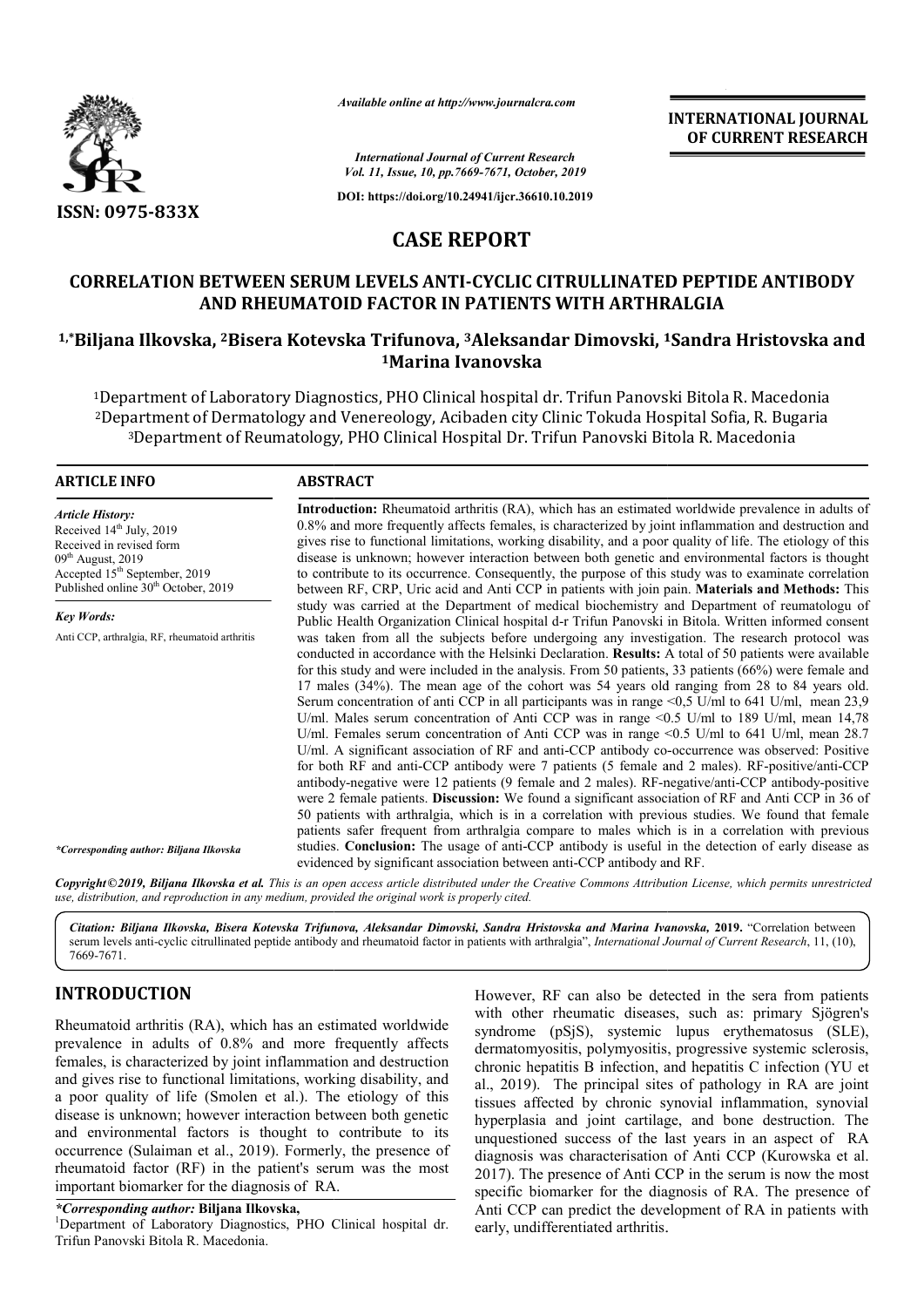Anti CCP are also present in RA sera several years before a definite diagnosis of RA. In RA patients, the presence of Anti CCP has been associated with active inflammation and subsequent destruction and deformity of the joints (YU et al., 2019). Anti CCP are autoantibodies against citrullinated peptide and proteins. During inflammation arginine residues present in some protein get converted into citrulline residue, a process called citrullination. This leads to drastic change in their shape because of which these proteins are recognised as antigen by immune system thus leading to antibody formation. Anti CCP is an autoantibody produced when the patient's immune system attacks its own body. Till date Anti CCP is used as a diagnostic marker for rheumatoid arthritis but now studies are going on to establish its role in other autoimmune diseases, with and without arthritis (Bandana et al., 2017).

Thus, Anti CCP alone appear to have enough predictive power to effectively distinguish high-risk individuals from the background population. Importantly, adding Anti CCP results to the 1987 criteria increased sensitivity for early RA ( $\geq 6$ ) months' disease duration) diagnosis from 25 to 44% and have excellent discriminative ability to assess progression from UA to RA (van der Helm-van Mil et al.,2008). Some studies revealed that Anti CCP appear significantly earlier than RF and their presence has the highest predictive value for development of RA (Rantapää-Dahlqvist et al., 2003). Thus, it seems that generation of Anti CCP precedes the signs of subclinical inflammation in RA. Biological activities of Anti CCP include the stimulation of proinflammatory cytokines production, induction of osteoclastogenesis and promotion of autoantigens release from neutrophils. All these Anti CCP mediated processes can be involved in the development and/or perpetuation of RA (Kurowska et al. 2017). In 2010, 12 years after the identification of Anti CCP, the American College of Rheumatology/European League Against Rheumatism revised their classification criteria to include the presence of Anti CCP in the diagnosis of RA. On the basis of current understandings of RA etiopathogenesis, the EULAR study group for risk factors for RA has defined several phases of RA development. These phases comprise of: genetic and environmental risk factors for RA, autoimmunity associated with RA, symptoms such as joint pain but without clinical arthritis (arthralgia) and clinical arthritis (which can be either unclassified arthritis or RA). Such observations have encouraged a call for 'preventive trials': trials that assess treatment initiation in pre-arthritis phases with the ultimate aim of preventing the onset of RA (van Steenbergen et al., 2018). Consequently, the purpose of this study was to examinate correlation between RF, CRP, Uric acid and Anti CCP in patients with join pain.

# **MATERIALS AND METHODS**

This study was carried at the Department of medical biochemistry and Department of reumatologu of Public Health Organization Clinical hospital d-r Trifun Panovski in Bitola. Written informed consent was taken from all the subjects before undergoing any investigation. The research protocol was conducted in accordance with the Helsinki Declaration. The blood samples were taken after overnight fast (12 hours). The serum was separated and Anri CCP, RF, CRP, uric acid were measured using Abbot Architect CI 4100 analyzer. The data are presented as mean $\pm$  standard deviation (SD) and p  $\leq$ 0.05 is considered statistically significant. The results were done with the SPSS version 16.

# **RESULTS**

A total of 50 patients were available for this study and were included in the analysis. From 50 patients, 33 patients (66%) were female and 17 males (34%). The mean age of the cohort was 54 years old ranging from 28 to 84 years old. We can conclude that female patients safer frequent from arthralgia compare to males. Serum concentration of anti CCP in all participants was in range  $\leq 0.5$  U/ml to 641 U/ml, mean 23.9 U/ml.. Males serum concentration of Anti CCP was in range <0.5 U/ml to 189 U/ml, mean 14,78 U/ml. Females serum concentration of Anti CCP was in range <0.5 U/ml to 641 U/ml, mean 28.7 U/ml. We can see that female had higher values of Anti CCP compared to males. A total of 19 patients had positive RF (14 females, 5 males); while 9 were positive for anti-CCP antibody (7 females, 2males).

A significant association of RF and anti-CCP antibody cooccurrence was observed: Positive for both RF and anti-CCP antibody were 7 patients (5 female and 2 males). RFpositive/anti-CCP antibody-negative were 12 patients (9 female and 2 males). RF-negative/anti-CCP antibody-positive were 2 female patients. Positive for RF, anti-CCP antibody and CRP were 5 patients (4 female, 1 male). Positive for both RF and CRP were 9 patients (3 female, 1 male). Positive for both RF and uric acid were 5 patients (3 female and 2 males). As we can see females had more frequent positive values of RF and Anti CCP compared to males. Negativity for both RF and anti-CCP antibody were 29 patients (16 female and 13 males).

# **DISCUSSION**

During inflammation of joints secondary to any immune mediated disease, there is release of enzyme called Peptidylarginase Deiminase (PADs) which catalyses the conversion of proteins (fibrin, fibrinogen, vimentin found in synovium of inflamed joint) arginine residue to citrulline in the presence of calcium. This process is called citrullination or deimination (Wang et al., 2013). It is referred to as deimination because the enzyme PADs replace the primary ketimine group (=NH) by a ketone group (=O). Arginine being positively charged at neutral pH is replaced by citrulline that has no net charge. This leads to increased hydrophobicity of protein that causes defective protein folding affecting its structure and function. Due to change in shape, these proteins are recognised by immune system as antigen, thus leading to antibody formation (Coenen et al., 2007).

We found a significant association of RF and Anti CCP in 36 of 50 patients with arthralgia, which is in a correlation with previous studies of Sulaiman 2019, Sockalingman 2009 and Abdul 2013 (Sulaiman et al., 2019, Sockalingam et al., 2009, Abdul Wahab et al., 2013). We found that female patients safer frequent from arthralgia compare to males which is in a correlation with previous studies (Forslind et al., 2007, Tengstrand et al., 2004, Symmons 2002, Kuiper et al., 2001, Da Silva et al., 1992). We discover that female had higher values of Anti CCP compared to males, what is comparable to the scarce data reported by other scientist (Mackey et al, 2015). We found that females had more frequent positive values of RF and Anti CCP compared to males. At early stages of disease, RA is often difficult to differentiate from other inflammatory arthritis conditions and RF alone has low sensitivity in diagnosing early RA (Niewold et al., 2007).